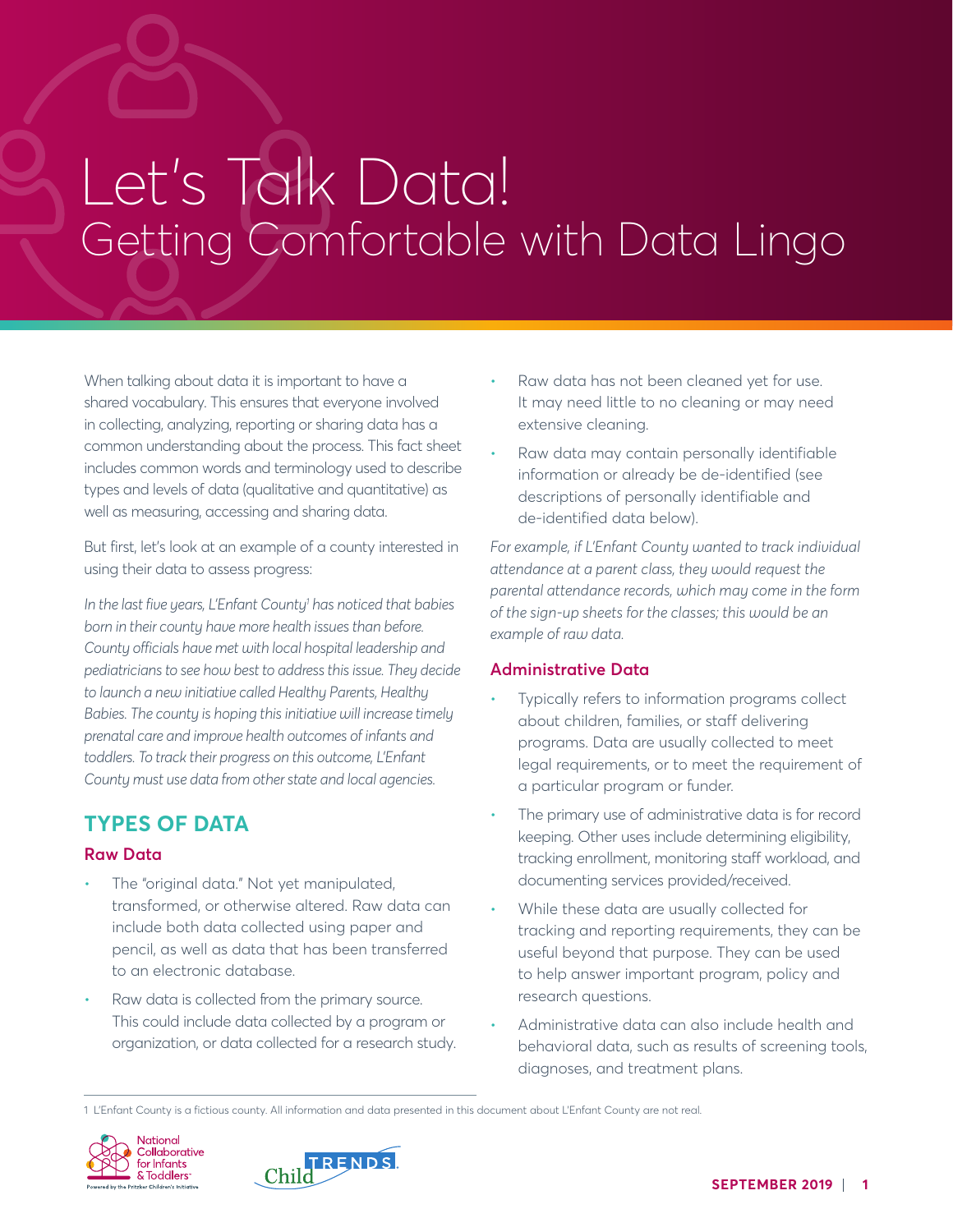

- Programs often keep these data in multiple places or databases.
- Sometimes administrative data are collected and stored at the individual level of a child or family, meaning that each child has an identifier and an entry in a database. Sometimes it is stored at the aggregate level, such as numbers of people served, reached, or trained.

*In L'Enfant County, their new initiative, Healthy Parents, Healthy Babies, is providing expectant parents with a series of free classes on infant care. Total enrollment for each class (aggregate administrative data) is being tracked to assess the demand for these classes. Additionally, individual attendance is being tracked to determine whether parents are receiving the full curriculum, which is an example of individual administrative data.* 

## **Qualitative data**

- Non-numerical, descriptive data that can be grouped into categories.
- Qualitative data is often collected through observations, interviews, and focus groups.

*Policymakers in L'Enfant County conducted a focus group to better understand families' difficulties in finding health care. In reporting the results, they grouped responses into three different categories: transportation issues, lack of specialists, and financial difficulties.*

# **Quantitative data**

• Numerical data, such as a measurement, count or score.

*Policymakers also collected quantitative data on time spent finding a specialist, distance from county residents' homes to the nearest prenatal specialist, and resident's numerical rating of satisfaction with their health care options.*

# **LEVELS OF DATA**

#### **Population-level**

- Data were collected on everyone in the population.
- OR data are representative of a given population. That is, data were collected on a sub-set of the total population but represents the total population.
- Examples include a census or nationwide survey, or a survey, interview or measure used to collect data on a given population.

*In L'Enfant county, a survey was administered to every household with children under age three (i.e., at the population-level) to assess whether families felt they had adequate access to prenatal care. Since the county is small, administrators were able to reach a 100% response rate from every family with a child under three. However, if the response rate was lower, for example a 25% response rate, it is possible the data could still be considered at the population-level if it accurately represented the demographics of the total population. In order to determine if their data were representative of the population, the county could work with a research partner to determine population-level representative estimates of their population and compare those to the response rate.*

## **Individual-level**

- Data are collected and stored on individual children, teachers and caregivers, or families.
- Data are not necessarily identifiable. Yet, there is sometimes enough demographic information available for each child or family in individuallevel data that the data could become identifiable. For instance, even when a dataset does not contain a name or address, if there is enough information attached such as date of birth, race/ethnicity, gender, or neighborhood, then it might be possible to identify that individual. Whenever using individual-level data, it is important to follow the correct data security and confidentiality protocols for those data.



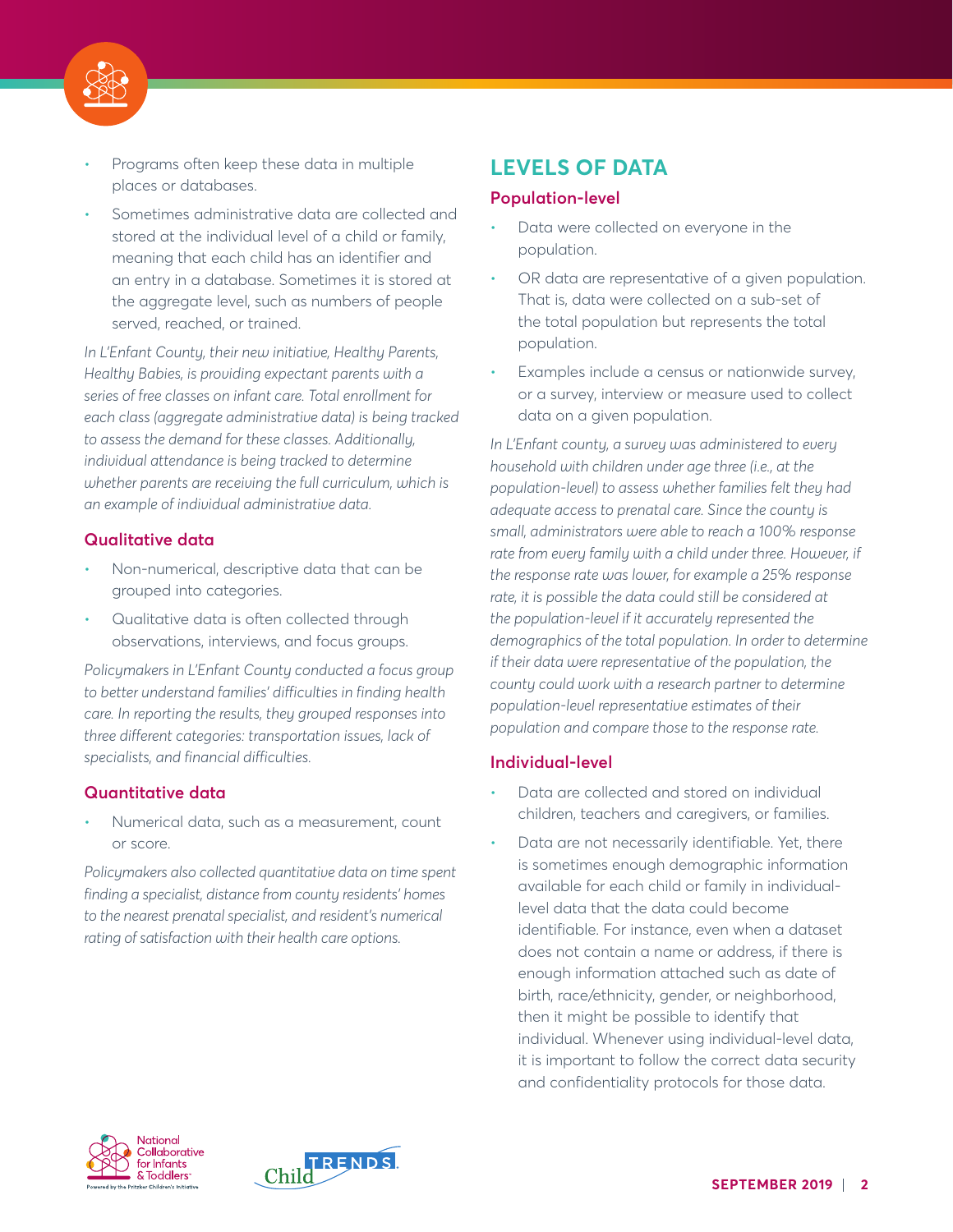

*In L'Enfant County, a birth preparation class records the stage of pregnancy at the first visit for each participant. Data for each participant is then stored in a database where there is a separate record for each person.* 

# **Aggregate-level**

- Data were collected at the individual level but have been combined across individuals.
- Aggregate data can be combined into a population or sub-population level. For instance, data can be aggregated up to the county level (e.g., total number of infants and toddlers in the city), or up to different sub-populations (e.g., total number of infants and toddlers who were born to teenage mothers).
- These combined numbers are considered aggregate if they are large enough to make identifying specific children or families impossible.

*L'Enfant County maintains a database with information on enrollment in the Supplemental Nutrition Assistance Program (SNAP). This database has individual-level data for each family enrolled. A researcher was interested in knowing the total number of families by school district who were enrolled. So, the county provided the researcher with a separate spreadsheet of these totals aggregated by school district, so that individual families could not be identified from the data.*

# **Disaggregated**

- Data that is broken out by subgroup characteristics.
- This data can still be aggregate level, e.g. percentage of babies born at low birth weight by race and ethnicity.

*The researcher wants to know whether SNAP enrollment differences by school district might be explained by the accessibility of enrollment materials, which are only available in English. She requests disaggregated data on SNAP enrollment by primary language.*

# **Longitudinal data**

• Data that are collected on the same (or very similar) variables, from the same sample, with repeated measurement over a time period.

*Babies in L'Enfant county are weighed and measured every three months from birth for a period of two years as part of a project to track growth and development.*

# **MEASURING & ACCESSING DATA**

## **Data source**

- The entity that collects and manages the data. This could be an agency, organization, county, city, state, etc. Sometimes this is the same entity that funds the collection of data, but sometimes it is multiple entities.
- Crediting the data source is important when reporting findings.
- When interested in using or requesting data, reach out to the entities that funded and collected the data, which are sometimes the same entity.

*The Office of Child and Family Health for L'Enfant County collects records of preterm births in hospitals throughout the county, and therefore would be the data source for these data.* 

## **Measure**

The instrument used to collect data. This could be a survey or tool (e.g., Ages and Stages Questionnaire), interview protocol, etc.

*A nurse at a clinic in L'Enfant County wants to assess parent confidence in their ability to care for their newborn. He develops a series of questions asking each parent to rate their perceived ability to manage various tasks, including feeding, diapering, and managing sleep schedules. This series of questions is administered as a set, known as a measure, called the Parental Confidence in Newborn Care Questionnaire.*



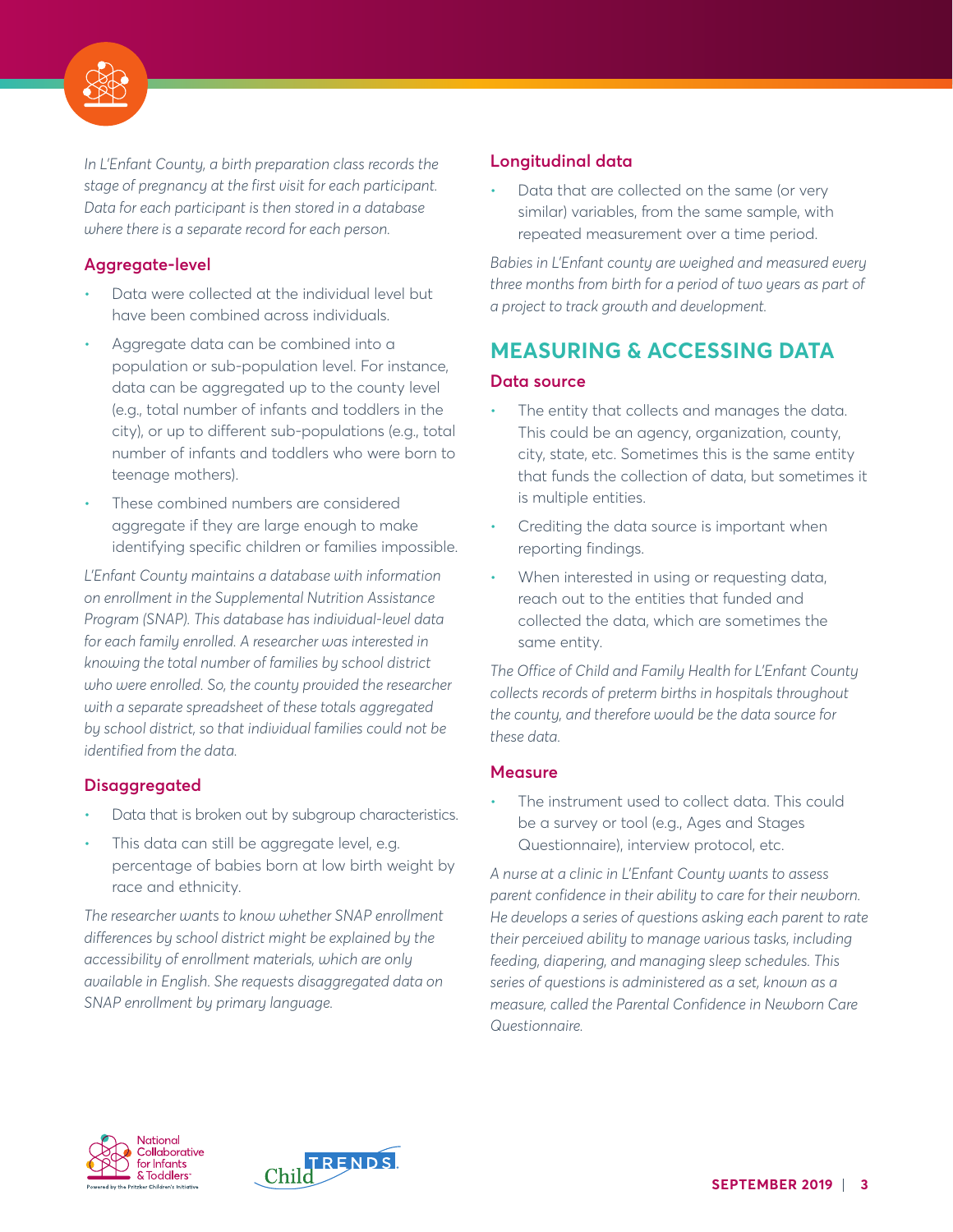

# **Data element**

• Smallest named item of data that conveys a specific meaning. Sometimes called a 'variable', it is the attribute of the data unit.

*Data elements in the L'Enfant County Infant Health database include variables such as birth weight, home zip code, and number of prenatal health clinic visits.*

# **Data collection**

- The planned use of measures or observations to gather information.
- Data collection can occur in one or many settings. It can also occur at one time period, in conjunction with specific events, or at regular intervals.

*As part of an initiative to increase access to prenatal care, L'Enfant County is conducting a survey of transportation options available to expectant parents. Families receive a survey in the mail asking them about the feasibility of using public transit to access health clinics. Findings from the survey are one type of data collection that the county is using to understand access to prenatal care.*

# **Codebook or Data dictionary**

• A document that lists variable names, what they mean, how they were measured, and any other information that would help someone understand a variable.

*An analyst wants to test for differences in infant health measures by geographical location. The database includes several potential variables titled "location," "zip" and "region." She guesses that "location" will tell her where a participant lives, but after consulting the data dictionary, finds that location refers to the place where measurements were taken. The definition for "region" is better suited to her needs.* 

## **Data access**

The ability to view, process or manipulate a set of data or data collection elements.

*L'Enfant County healthcare administrators want to know the average number of complications per birth in the last five years. They request access to a set of aggregate data from local clinics that have been collecting this information in order to track birth complication rates over time.*

# **Primary data**

• Primary data are data collected by an organization for a specific purpose. These data are generated through an organization's planned use of measures or observations.

*The county believes that cultural competence of area clinicians might be a barrier to accessing timely prenatal health care for a population of recent immigrants to L'Enfant County. The county contracts with a local researcher to conduct a survey of clinicians' familiarity with this population's cultural practices around birth as well* 

Data can be collected and used for multiple purposes. It may be used for programmatic and reporting purposes such as monitoring receipt of child care subsidies. It can also be used to track use of services and referrals such as in a case management system. Finally, it can be collected to answer a specific policy or research question. The reason for collecting data often determines how it is gathered, managed, and analyzed. However, sometimes data collected for one purpose can be used for another, such as linking administrative data to answer a policy or research question.



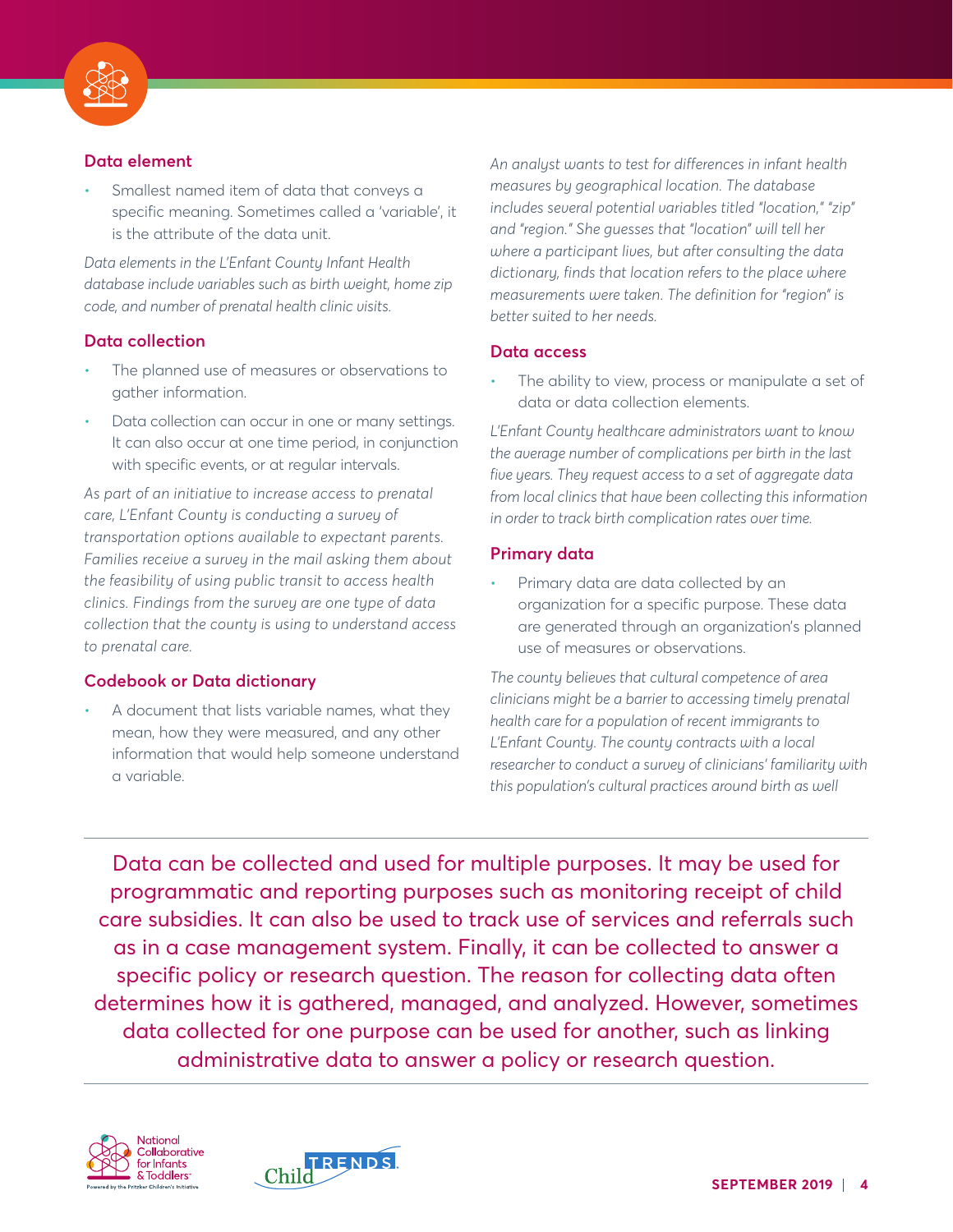

*as language and translation options. The data are being collected for the first time in an original context and are primary data.*

# **Secondary data**

- Data that have already been collected for a specific purpose by a certain entity that is now being analyzed by a different entity.
- The purpose of the secondary data analysis is usually different from the purpose for which the primary data was collected; however, any analysis of data not collected by the organization analyzing the data is secondary data analysis.
- Secondary data analysis can also include reanalysis of data, but only if that re-analysis is for a different purpose than the original primary data analysis.

*L'Enfant county administrators know that a local library developed a program to provide health information to pregnant teenagers. To evaluate this program, they recorded which materials expectant parents used from a special collection geared toward prenatal and family health. The library's goal was to track how often the collection was accessed compared to health information that was not specially curated. L'Enfant county administrators now want to use this data to understand whether internet, pamphlet, or book-based media are preferred by teenagers seeking health information about pregnancy.*

# **Common identifiers**

- Markers or variables that help to identify cases or data stored in separate locations. This can be data from different databases, or multiple entries within a database.
- Can be an identifiable variable like a name or birth date, or a keyed variable like an identification number.

*When an expectant parent attends a birth planning class, they are given a unique number that they are to enter every time they complete a survey on their mobile phone. The* 

*study staff keeps a list of names matched to ID numbers so that when classes are over, they can match attendance across different classes.*

# **Data linkages**

The process of relating data across databases using a common identifier.

*Administrators want to know about program utilization across birth planning, prenatal screening, and health education interventions. Because these programs are all provided by the same agency, they can pull data from separate databases using a common identifier to link an individual's records in multiple datasets.*

## **Public records**

- Records collected by a government agency that are legally required to be available to the public. This can include birth records, census data, and records of government meetings.
- "Available to the public" does not necessarily mean "easily available." Finding public records may require visiting government offices, paying for reproductions of documents, or submitting detailed requests.
- For more information on using public records in research see:
	- [https://ctb.ku.edu/en/table-of-contents/](https://ctb.ku.edu/en/table-of-contents/assessment/assessing-community-needs-and-resources/public-records-archival-data/main) [assessment/assessing-community-needs](https://ctb.ku.edu/en/table-of-contents/assessment/assessing-community-needs-and-resources/public-records-archival-data/main)[and-resources/public-records-archival-data/](https://ctb.ku.edu/en/table-of-contents/assessment/assessing-community-needs-and-resources/public-records-archival-data/main) [main](https://ctb.ku.edu/en/table-of-contents/assessment/assessing-community-needs-and-resources/public-records-archival-data/main)
	- <https://www.archives.gov/research>

*In L'Enfant County, residents with drug convictions can be denied vouchers for Section 8 Housing. County administrators submit a request for criminal records of these convictions for parents involved in a study of housing instability to assess the scope of this problem.* 



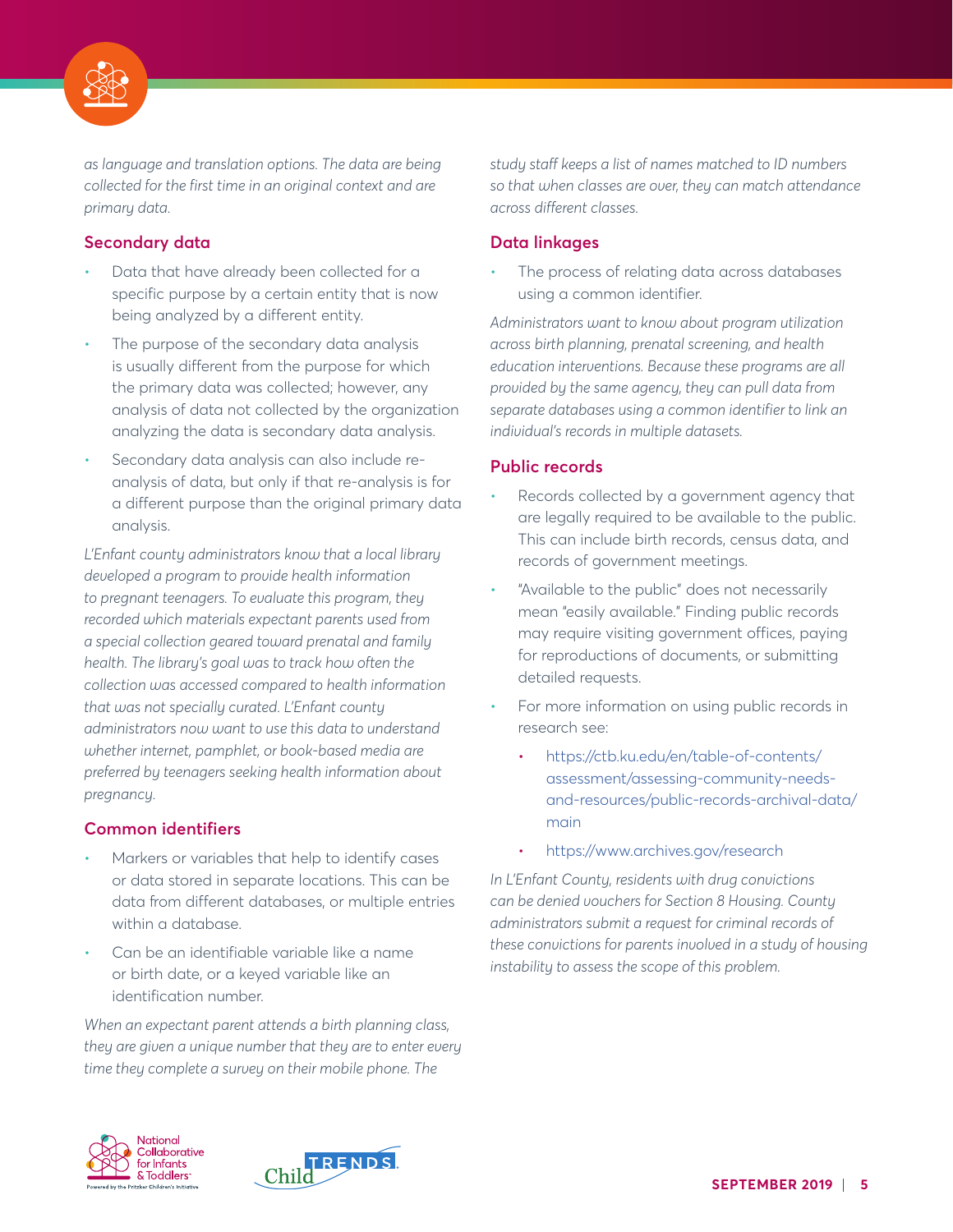

# **DATA SHARING AND PRIVACY**

#### **Data sharing**

- Providing access to data.
- Making data useful to another group.

*The L'Enfant County administrators securely sent data to a researcher for use in a study of access to prenatal health care.*

#### **Data sharing/use agreements**

- Legal documents that are created by entities that allow them to share or use each other's data for specific purposes.
- Agreements spell out why data are being shared, common terms, partner roles, how data will be uploaded, stored, and accessed, who can access the data, and how data can be reported out.
- Agreements commonly include sections on misuse of data, data security violations, and how to amend the data sharing agreement.
- Often these documents are called data sharing agreements, data use agreements, or memoranda of understanding.

*Before sharing their data, county administrators wrote up an agreement with the researcher. The agreement included information such as which data points she'd have access to, how the data will be used and how it should be stored, what kinds of reports they would want from her analysis, and the roles of all partners.*

## **Data security**

- The technology and systems that protect the data.
- Can include password protection, locked locations, and training for anyone using the data.
- Includes both storage and transmission of data.
- Data security policies are requirements and practices that an organization uses to protect data. The organization wishing to receive the data may need to illustrate their organization's ability to adhere to the policies of another

organization. For example, an organization may need to agree to train their staff or provide specialized servers.

*Survey responses are kept in a locked cabinet before being entered into a database. The database itself is password protected and only visible to select study staff who have completed a data management course.*

#### **Data storage**

The location where the data is kept. This can include a locked cabinet where paper documents are stored, a drive on a network, or space on a server.

*Once data is de-identified, study staff upload the file*  to a Dropbox storage site in a password protected location. Paper copies of survey responses are kept in a locked cabinet, and databases with identifiable data are stored on a secure server.

#### **Institutional review board**

- An administrative group at an organization that works to ensure research is conducted ethically. The review research plans and ensure that rules about privacy and confidentiality are followed.
- Typically research organizations, and sometimes state and local agencies, have an internal institutional review board (IRB), or are attached to one that they use.

*In order to assure that administrators were conducting their research ethically, they utilized the services of an independent institutional review board to review their work.*

#### **Privacy**

- Data privacy is one's right to know what data are being collected, for what purpose, and who has access to that data.
- This can vary by setting. For instance, states, communities, programs and agencies may all have their own requirements around data privacy and what types of data can or cannot be shared with an external person or entity.



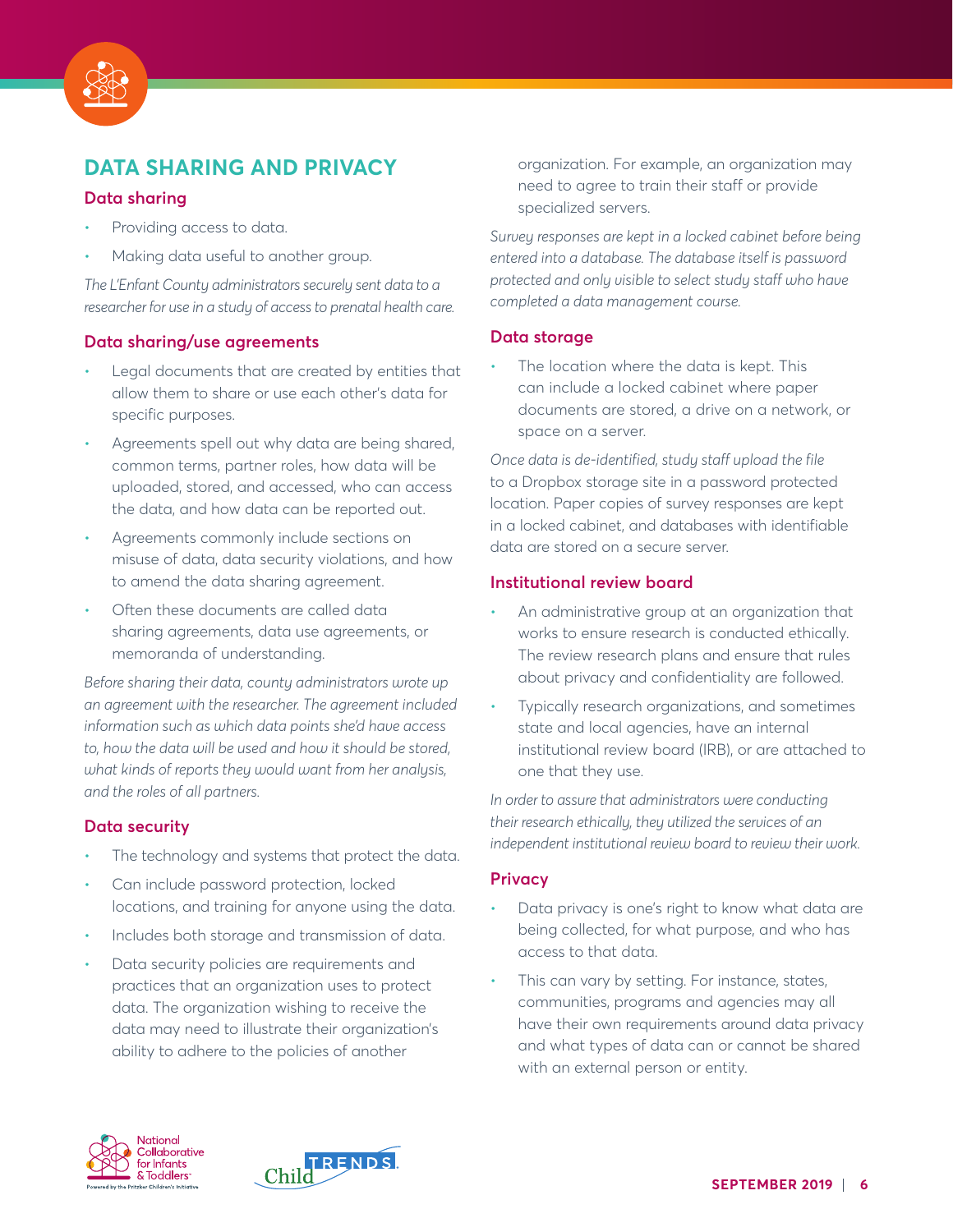

- Depending on the data and where they are stored, there can be federal regulations the data fall under regarding privacy restrictions. For example, HIPAA<sup>2</sup> laws discuss privacy related to health information. FERPA<sup>3</sup> laws cover private information and educational records in schools.
- Laws should not be the only consideration when attending to privacy around data. The information an individual considers personal can vary culturally or generationally as well.

*When entering the hospital to give birth, a mother is given a "consent for services" form that details how her health information will be shared during treatment. This form is required by both the hospital as well as by HIPAA in order to protect the privacy of her data or health information. She agrees to the process detailed by the hospital but opts out of sharing her information with the hospital's research database. She feels that information about her health and the health of her baby shouldn't be shared unless medically necessary.* 

#### **Consent**

- Fully informed agreement by a person who possesses the capacity to understand the information relevant to a decision.
- It is important to ask about whether parental consent (if the child is too young to provide their own consent) is required to share data when entering into a data sharing agreement.
- Even if parent consent was originally obtained when data was first collected, additional consent may be needed to share data with another organization.
- For more information on the consent process, protections for human subjects when using data, and developing consent forms to access data, please go to: [https://www.hhs.gov/ohrp/](https://www.hhs.gov/ohrp/regulations-and-policy/guidance/faq/informed-consent/index.html) [regulations-and-policy/guidance/faq/informed](https://www.hhs.gov/ohrp/regulations-and-policy/guidance/faq/informed-consent/index.html)[consent/index.html](https://www.hhs.gov/ohrp/regulations-and-policy/guidance/faq/informed-consent/index.html)

*A local United Way in L'Enfant County is interested in obtaining data from a home visiting program whose goal is to connect participants to prenatal care. The United Way wanted to determine which of their families had been part of this home visiting program and in turn had been referred to services and received timely prenatal care. In order to share the data, the home visiting program required a signed consent form from parents agreeing to share their data with the United Way.*

# **Confidentiality**

- Protecting the data (identity and/or sensitive information) of individuals.
- Placing limitations on who can access and work with the data or masking the identity of an individual in a dataset if required.

*Before the home visiting program was able to share the data with United Way, they set up a data sharing agreement that specified who would be allowed to have access to the data, and to which data they would have access. This ensured that there would be strict confidentiality rules in place so that only authorized people could have access to the data.* 

## **Personally Identifiable Information (PII)**

- Information that can be used to identify a person.
- This may include directly identifiable information such as:
	- Name, address, social security number
	- Age or date of birth
	- Bank, credit card, or other personal account numbers
- This may also include linked information. For example, if a database doesn't have any direct identifiers but includes information that can be grouped to figure out a person's identity, that information is considered identifiable.

<sup>3</sup> FERPA stands for Federal Educational Rights and Privacy Act. These laws protect the privacy of educational records. See <https://www2.ed.gov/policy/gen/guid/fpco/ferpa>





<sup>2</sup> HIPAA laws regulate the disclosure of health-related information. See <https://www.hhs.gov/hipaa>